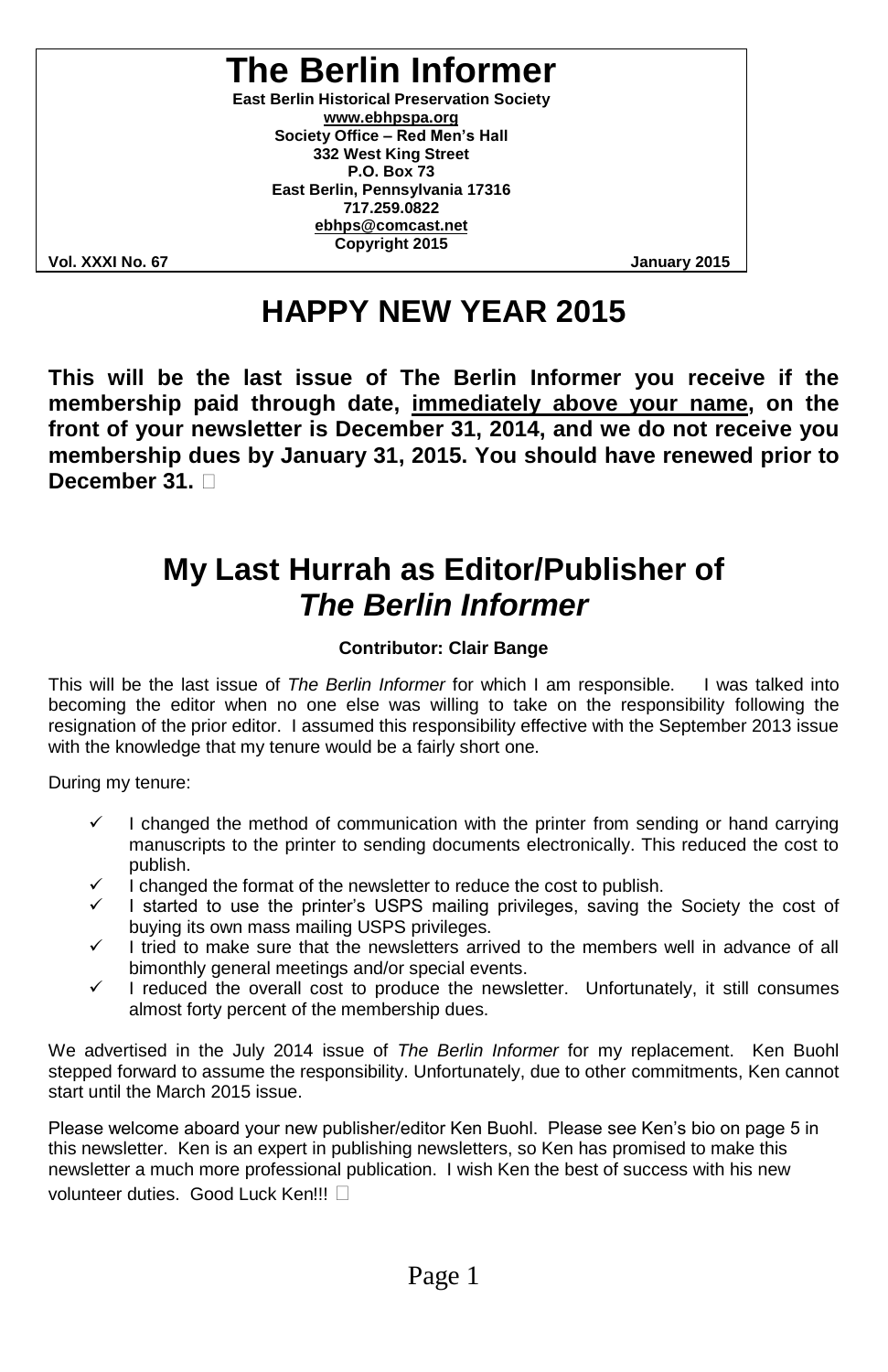# **Message from Your Board President - Bev Jadus**

It is the Society's  $40<sup>th</sup>$  year! We remain strong and active in our preservation and education missions. As always, the group is as successful as its volunteers make it and we have had the dedicated help of many whose willingness to take major responsibility has made all the difference.

#### **MANY THANKS:**

- to Clair and Peggy Bange for establishing and managing the 1764 Fund
- to Clair Bange for his work as editor of the *Informer*
- to Peggy Bange for her outstanding work and success as membership chair
- $\bullet$  to Charlie Bechtel for his many hours of work and research for East Berlin's 250<sup>th</sup> Anniversary
- to Carol Carlson for designing and creating the  $250<sup>th</sup>$  Anniversary Quilt
- to Jane Fox for her long term work as program chair
- to Jane Fox and Connie Rogers for chairing the Log House Craft Show
- to Michael Hrinyak for managing the Historic East Berlin Antique Show
- to Mary Kollmar for chairing the Christmas party as well as the wonderful preview party food for the antique show
- to Lois Loges for our wonderful (and current!) website
- to Gerry Mummert for sharing his From the Highway to the Heavens with us
- to Jenn Oswald for chairing the Strawberry Festival and working so hard to make the  $250<sup>th</sup>$  coverlet sale a success, as well as heading the Hearth Cooking Club
- to Bill Powell for arranging for the maintenance and restoration work needed at our five buildings
- to Karen Sheaffer for heading up the wonderful education program which brings school children to our buildings for hands-on history
- to Bob Todd for acting as our treasurer and also for taking on the chairmanship of the Christmas House Tour
- To the Colonial Day booth chairs, without whom the "Day" would not survive: Clair and Peggy Bange, Mariam Bechtel, Joe and Tammy Galuppo, Michael and Lucia Hrinyak, Brian Oswald, Floyd Parsons. If I have left a chairperson out I apologize; I truly welcome your reminder.

You are all the best, Bey Jadus.  $□$ 

## **2015 Historic East Berlin Antique Show**

Mark you calendars now for the 2015 antique show. The preview will be Thursday evening, April 30, 2015. The show will then continue on May 1 and 2, 2015 for general admission. We again expect to provide free admittance to EBHPS members with paid-up dues to the show on May 1 and 2.  $\square$ 

# **2015 Upcoming Events to Remember**

Historic East Berlin Antique Show **April 30 & May 1 & 2** Strawberry Festival June - Date to Be Announced Colonial Day November 12<br>
Log House Craft Show November 27, Christmas Party at Red Men's Hall **December 5** December 5 D

November 27, 28, & 29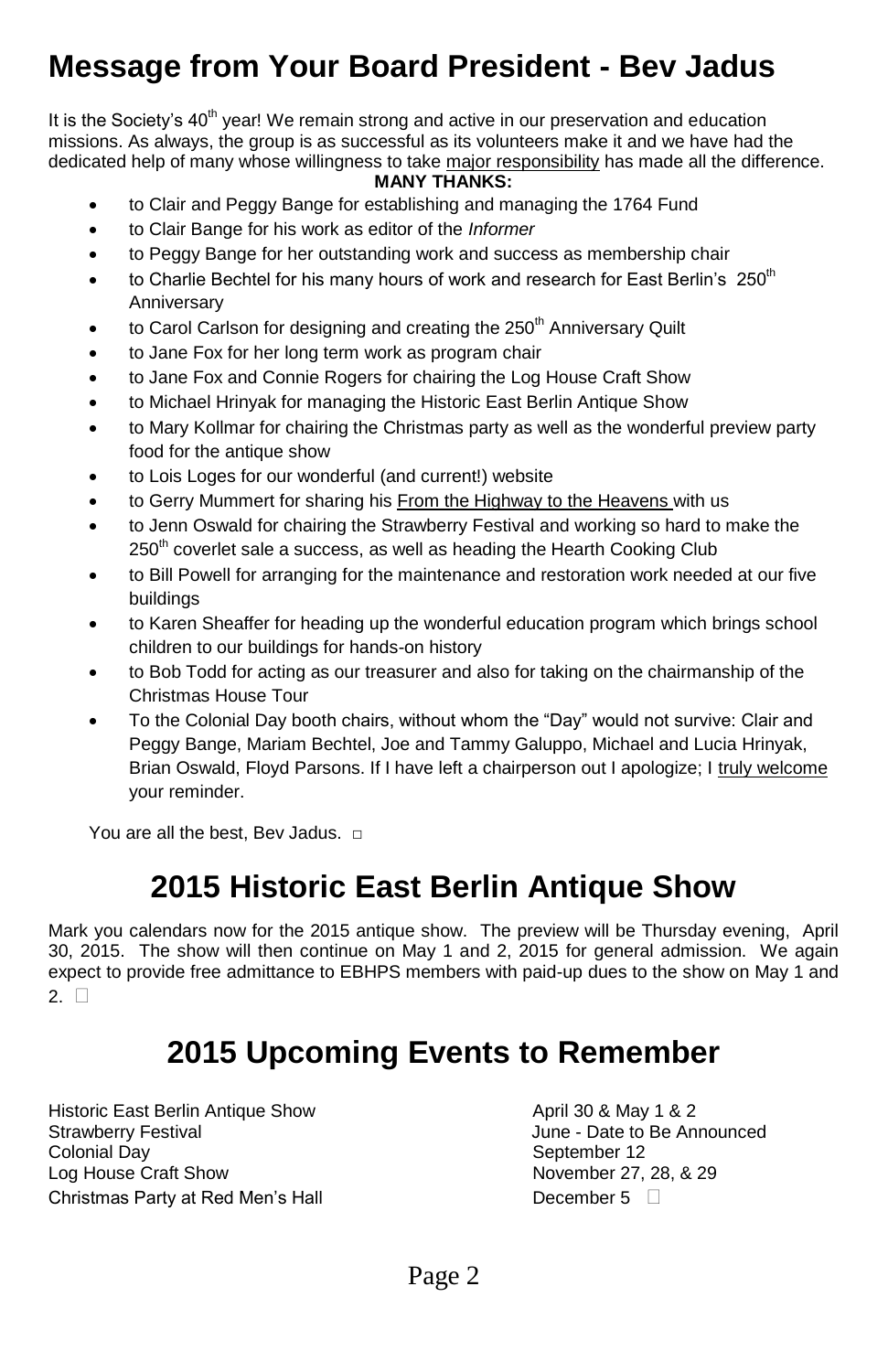# **EBHPS 2015 Calendar of Events**

| Date                     | <b>Event</b>                                                            | Time                   | <b>Location</b>     |
|--------------------------|-------------------------------------------------------------------------|------------------------|---------------------|
| January 21               | <b>Board Mtg</b><br>General Mtg                                         | 6:30 p.m.<br>7:30 p.m. | Red Men's           |
| February 18              | <b>Board Mtg</b>                                                        | 6:30 p.m.              | Red Men's           |
| March 18                 | <b>Board Mtg</b><br>General Mtg                                         | 6:30 p.m.<br>7:30 p.m. | Red Men's           |
| April 15                 | <b>Board Mtg</b>                                                        | 6:30 p.m.              | Red Men's           |
| April 30<br>May 1 & 2    | <b>Antique Show</b>                                                     | TBD                    | Community<br>Center |
| May 20                   | <b>Board Mtg</b><br>General Mtg                                         | 6:30 p.m.<br>7:30 p.m. | Red Men's           |
| June (?) TBA             | <b>Strawberry</b><br><b>Festival</b>                                    | 6:00 p.m.              | Swigart's Mill      |
| June 17                  | <b>Board Mtg</b>                                                        | 6:30 p.m.              | Red Men's           |
| July 15                  | <b>Board Mtg</b><br>General Mtg                                         | 6:30 p.m.<br>7:30 p.m. | Red Men's           |
| August 19                | <b>Board Mtg</b>                                                        | 6:30 p.m.              | Red Men's           |
| September 12             | <b>Colonial Day</b>                                                     | 8 a.m. -<br>4 p.m.     | West King<br>St.    |
| September 16             | <b>Board Mtg</b><br>General Mtg                                         | 6:30 p.m.<br>7:30 p.m. | Red Men's           |
| October 21               | <b>Board Mtg</b>                                                        | 6:30 p.m.              | Red Men's           |
| November 18              | <b>Board Mtg</b><br>General Mtg<br>(Election of<br>Officers &<br>Board) | 6:30 p.m.<br>7:30 p.m. | Red Men's           |
| November 27, 28, &<br>29 | <b>Log House</b><br><b>Craft Show</b>                                   | 10 a.m. -<br>4 p.m.    | Log House           |
| December 5               | Christmas<br>Party                                                      | 6:30 p.m.              | Red Men's<br>Hall   |
| December 16              | <b>Board Mtg</b>                                                        | 6:30 p.m.              | Red Men's           |

NOTE: GENERAL MEETINGS ARE OPEN TO THE PUBLIC

## **2015 EBHPS Officers and Board of Directors**

Page 3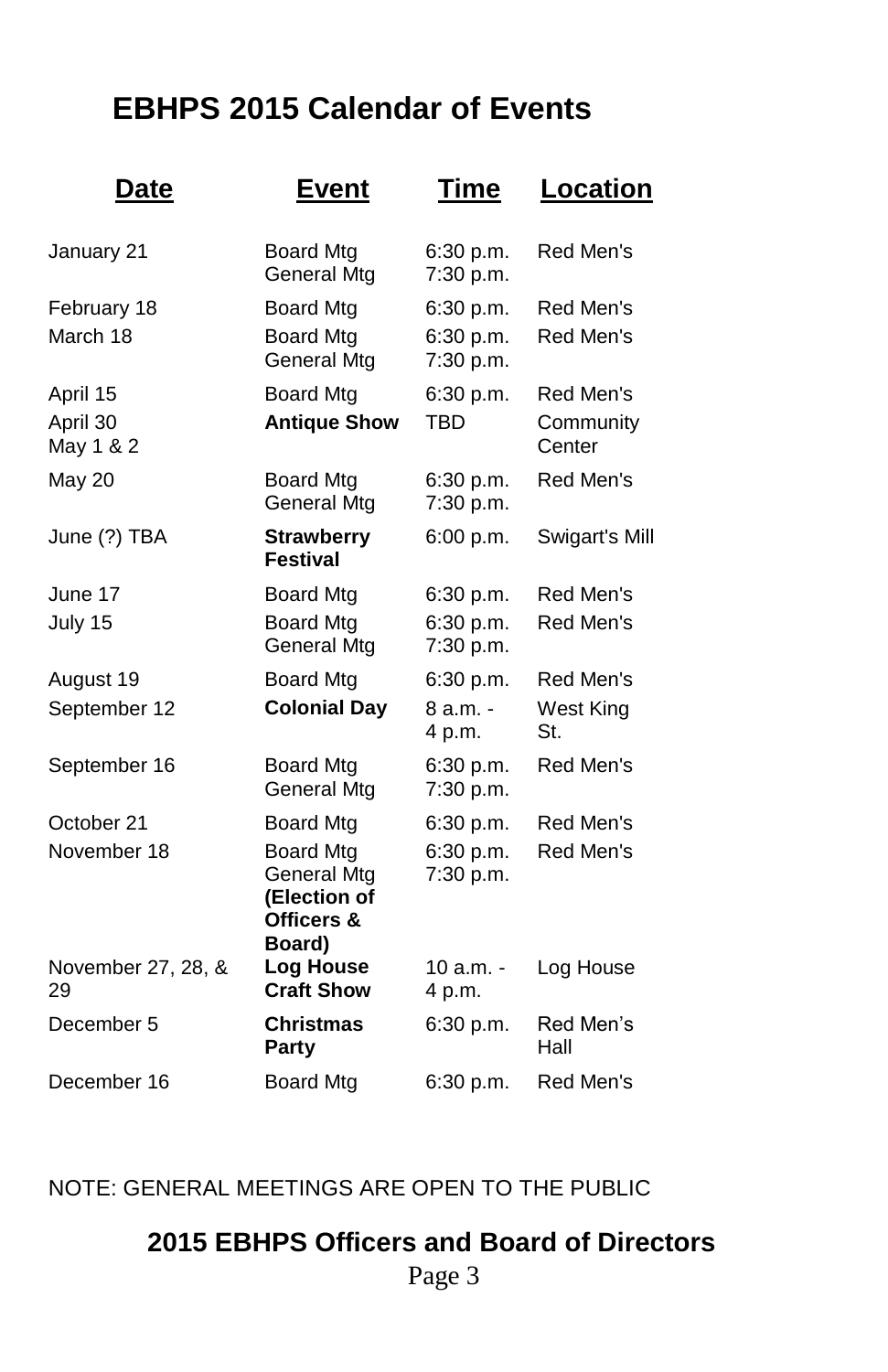| <b>Position</b>                               | Name                | <b>Phone</b> # | <b>Email</b>                    |
|-----------------------------------------------|---------------------|----------------|---------------------------------|
| President                                     | Bev Jadus           | 717.259.7049   | baj12@verizon.net               |
| Vice<br>President                             | Michael<br>Hrinyak  | 717.308.2158   | michaeljosephhrinyak@gmail.com  |
| Treasurer                                     | <b>Bob Todd</b>     | 717.292.2303   | b.todd123@comcast.net           |
| Secretary                                     | Karen<br>Sheaffer   | 717.259.6555   | sheaffergarden1@verizon.net     |
| Director<br>(12/2016)<br>$2^{nd}$ term        | Mike Loges          | 717.259.9690   | countrycrowantiques@verizon.net |
| Director<br>(12/2016)<br>1 <sup>st</sup> term | Kathy<br>Neiman     | 717.487.6065   | kneiman9432@gmail.com           |
| <b>Director</b><br>(12/2016)<br>$1st$ term    | Erma<br>Barnhart    | 717.633.9727   | barnhut@centurylink.net         |
| Director<br>(12/2015)<br>$2^{nd}$ term        | Carol Carlson       | 717.259.8076   | bechtelvictbb@aol.com           |
| Director<br>(12/2015)<br>$2^{nd}$ term        | Jane Fox            | 717.259.9856   | jafox39@gmail.com               |
| Director<br>(12/2015)<br>1 <sup>st</sup> term | Sharon<br>O'Connell | 717.870.1634   | sharona247@gmail.com            |
| Director<br>(12/2015)<br>1 <sup>st</sup> term | Connie<br>Rogers    | 717.659.1648   | cirmouse@yahoo.com              |

TERM EXPIRATION INFORMATION IS LISTED BY EACH DIRECTOR

PER THE BYLAWS, DIRECTORS CAN ONLY SERVE TWO CONCURRENT TERMS

PER THE BYLAWS, THE ARE NO TERM LIMITS ON OFFICERS

NOTE: ALL BOARD MEETINGS BEGIN AT 6:30 P.M.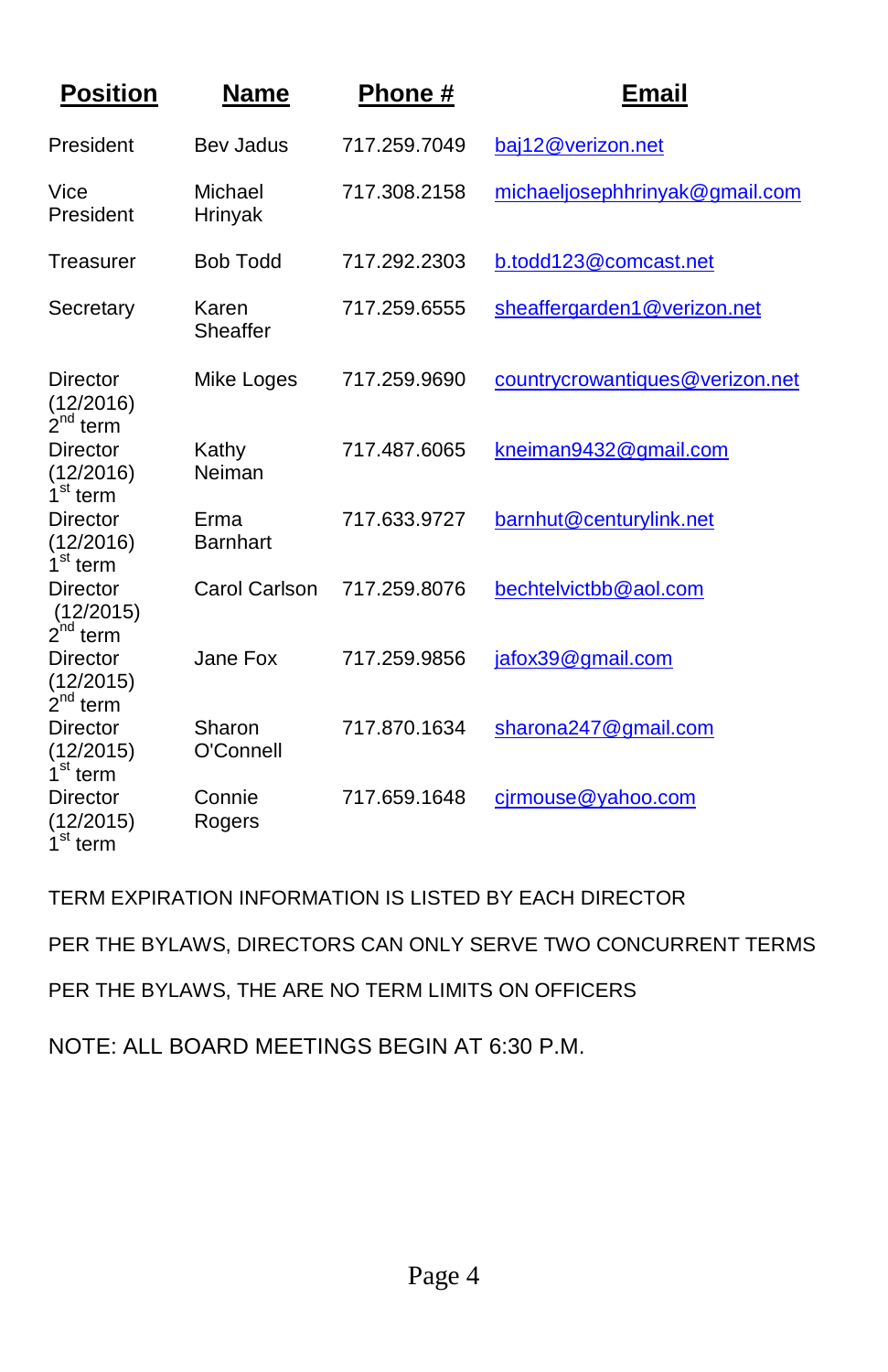# **The 1764 Preservation Fund**

### **Contributor: Peggy Bange, EBHPS Membership Chairman**

As of the publishing of this newsletter, we have already received support from the following organizations for 2015. Thanks to all of the contributing organizations. Members, please support these organizations. We increased membership from 7 members in 2013 to 11 members in 2014 and almost doubled the dollar amount of donations.

The Board is still seeking a person or persons to assume the leadership for solicitation for The 1764 Preservation Fund, as noted in the November issue of *The Berlin Informer*. Please contact Bev Jadus if you are interested in helping the Society by fulfilling this important function.  $\Box$ 

### **2015 - 1764 Preservation Fund Members**

**Platinum Gold Silver**

**Aero Energy ACNB Bank**

**East Berlin Community Library East Berlin Chiropractor Rick's Custom Baling, LLC Sites Realty, Inc.**

# **Hands at the Hearth Cooking Club**

### **Contributor: Jenn Oswald, Hearth Cooking Club Coordinator**

A handful of hearth cookers gathered on December 14 at the log house to provide a living demonstration during the Christmas house tour. Folks that visited the log house during the house tour gathered a sense of history of our local structure as well as gleaned some basic knowledge of hearth cooking.

Hands at the Hearth will gather in January to plan for our next cooking session which will occur March 15th. Perhaps we will look at exploring an Easter meal. Wait, wasn't it just Christmas? $\square$ 

## **Ken Buohl's Bio**

### **Contributor: Ken Buohl, New Editor & Publisher of The Berlin Informer**

Ken Buohl is a Lead Generation Specialist at The Sheridan Press in Hanover, PA, Emergency Management Coordinator for York Springs Borough and Huntington Township in Adams County, PA and President of Honorary Clocks – Fire Bell Trophies of East Berlin, PA. He attended the University of Pittsburgh, Rochester Institute of Technology, and Messiah College where he earned an American Management Association Certificate of Management. During his 44 year printing and publishing career Ken started at The Sheridan Press in 1970 as a pressman then leading to pressroom management at the Times and News Publishing Company and Customer Service Manager at FRY Communications, Inc., Ken volunteered his newsletter editing, design. and layout experience to several local and national antique fire truck non-profit organizations and was the recipient of the National Intermediate Newsletter - Golden Quill Award for his editing and production work for the *Silver Trumpet*, a national newsletter for the Society for the Preservation and Appreciation of Motorized Fire Apparatus in America. He currently resides in York Springs, PA with his wife Peggy and dog Daisy, has 3 children, 6 grandchildren, and owns several pieces of vintage fire apparatus. □